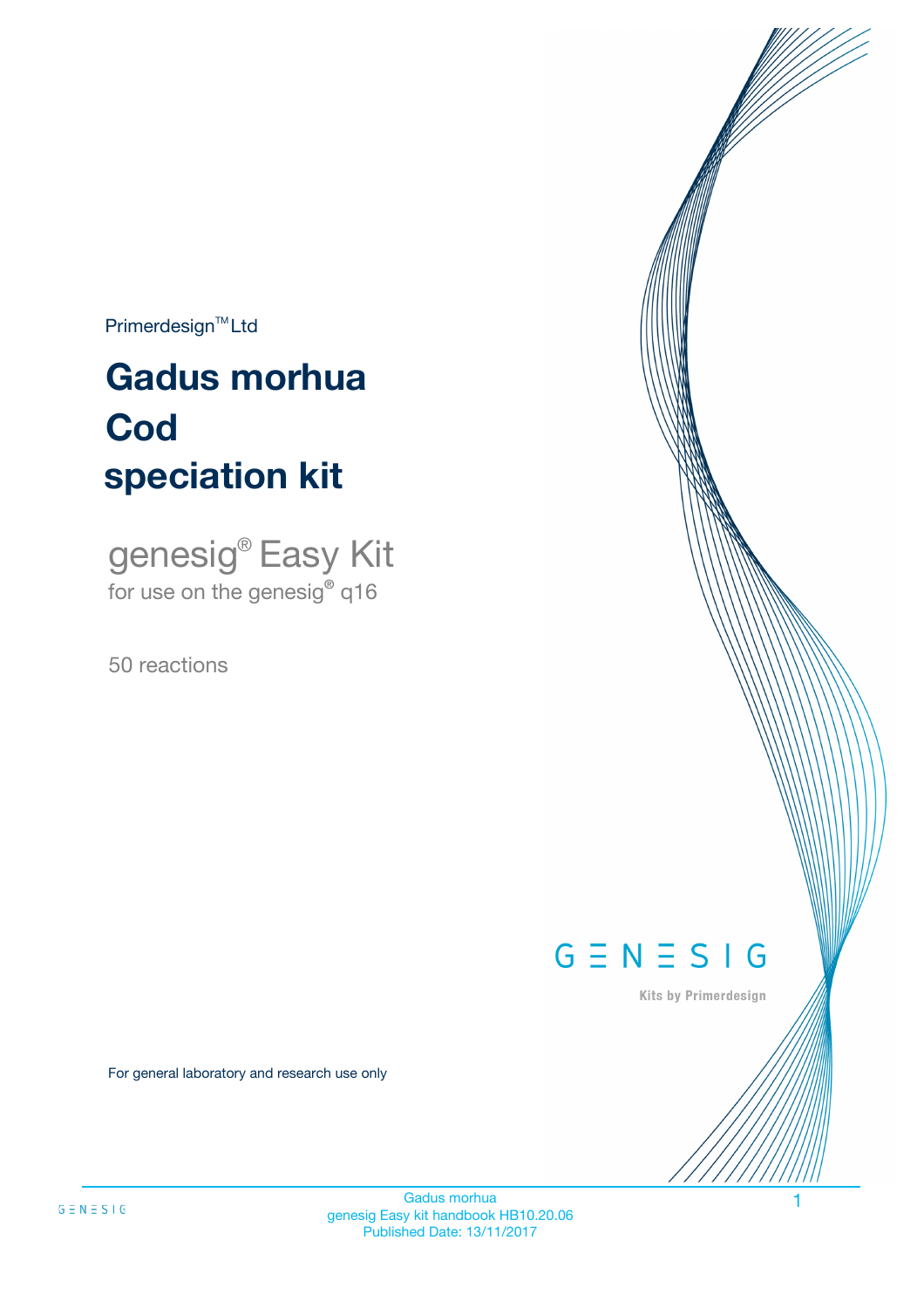# genesig® Easy: at a glance guide

#### **For each DNA test**

| Component        | Volume          | Lab-in-a-box pipette |  |
|------------------|-----------------|----------------------|--|
| Cod reaction mix | 10 <sub>µ</sub> |                      |  |
| Your DNA sample  | $10 \mu$        |                      |  |

#### **For each positive control**

| Component                 | <b>Volume</b> | Lab-in-a-box pipette |  |
|---------------------------|---------------|----------------------|--|
| Cod reaction mix          | 10 µl         |                      |  |
| Positive control template | 10 µl         |                      |  |

#### **For each negative control**

| Component        | <b>Volume</b> | Lab-in-a-box pipette |  |
|------------------|---------------|----------------------|--|
| Cod reaction mix | $10 \mu$      |                      |  |
| <b>Water</b>     | $10 \mu$      |                      |  |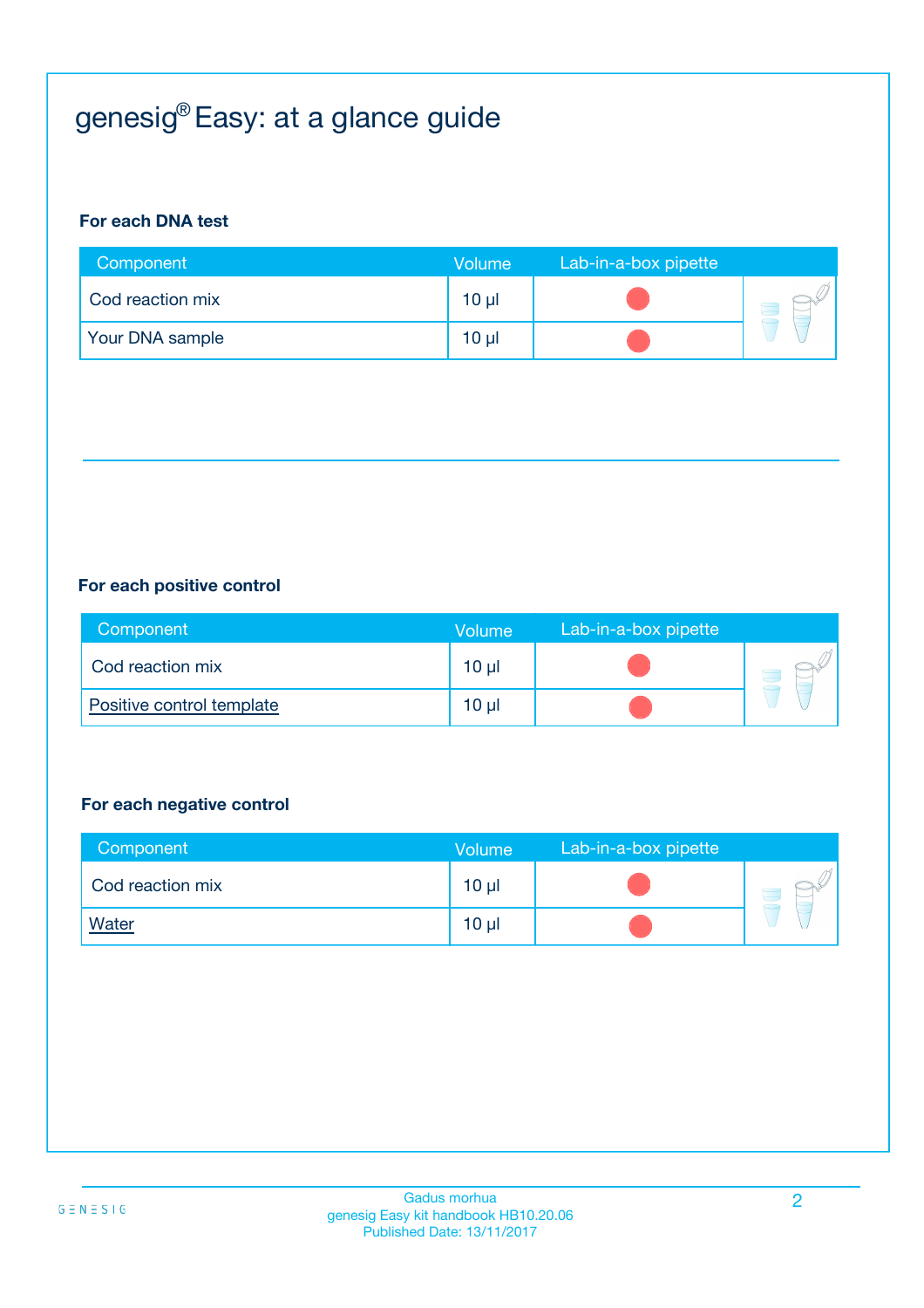# Kit Contents



# Reagents and equipment to be supplied by the user

#### **genesig® q16 instrument**

#### **genesig® Easy DNA/RNA Extraction Kit**

This kit is designed to work well with all processes that yield high quality DNA but the genesig Easy extraction method is recommended for ease of use.

#### **genesig® Lab-In-A-Box**

The genesig Lab-In-A-Box contains all of the pipettes, tips and racks that you will need to use a genesig Easy kit. Alternatively if you already have these components and equipment then these can be used instead.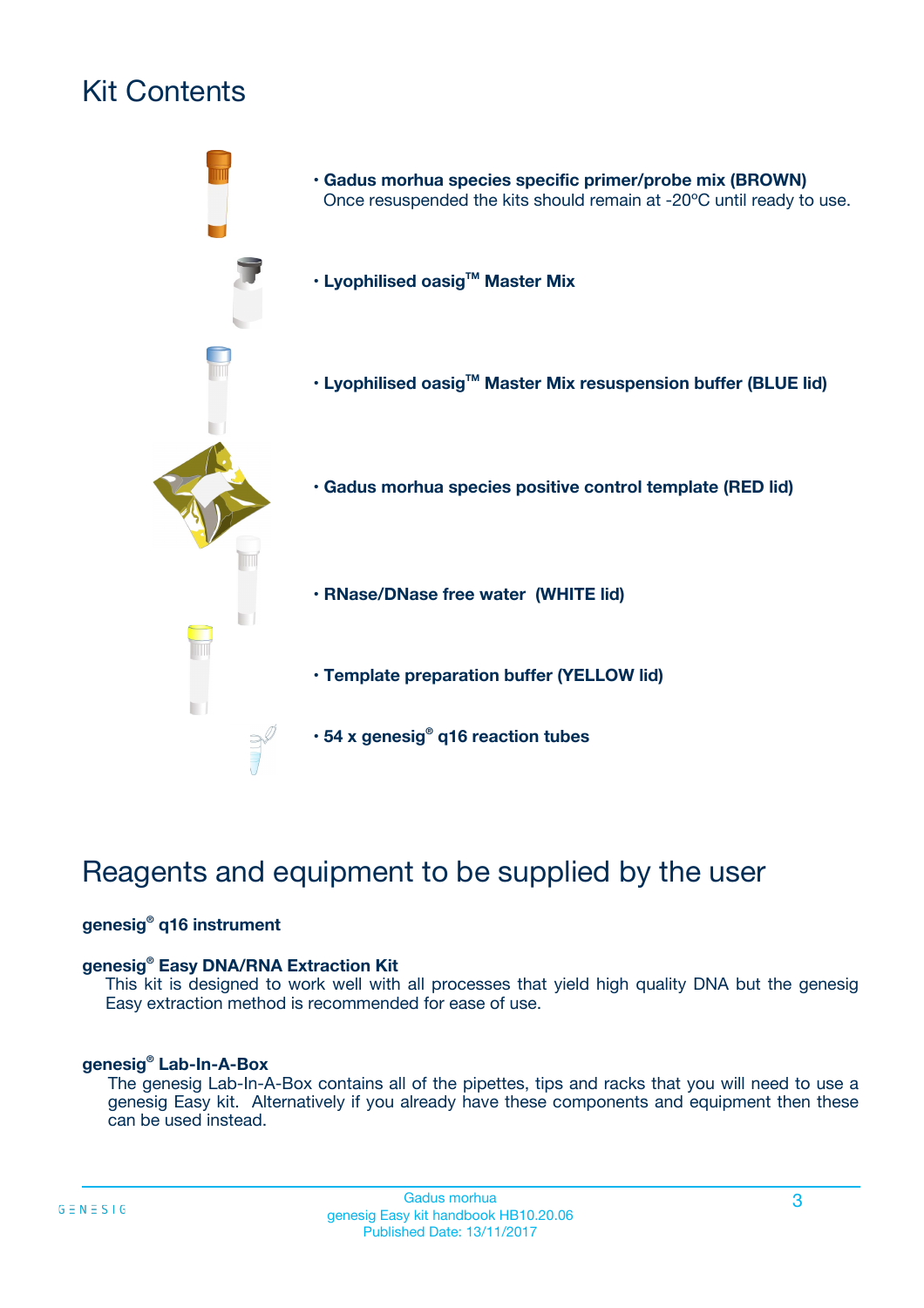# Step-by-step guide

### 1. Create your reaction mix



Use the blue pipette to transfer 500µl**\*** of the oasig Master Mix resuspension buffer into the tube of lyophilised oasig Master Mix and mix well by gently swirling. Then transfer all of that master mix into the brown tube labelled Cod primers/probe.

**\***Transfering 525µl of the oasig Master Mix resuspension buffer to your oasig Master Mix (instead of the 500µl recommended above) will enable you to take full advantage of the 50 reactions by accounting for volume losses during pipetting. In order to do so with the genesig Easy fixed volume pipettes use 1x blue, 2x red and 1x grey pipettes to make the total volume. Please be assured that this will not adversely affect the efficiency of the test.

Cap and shake tube to mix. A thorough shake is essential to ensure that all components are resuspended. **Failure to mix well can produce poor kit performance.**

Leave to stand for 5 minutes. Now your reaction mix is ready to use.

Store the reaction mix in the freezer from hereon.

#### Top tip

- Ensure that the reaction mix is mixed thoroughly before each use by shaking.
- **•** Once resuspended do not expose genesig Easy kit to temperatures above -20°C for longer than 30 minutes at a time.

### 2. Add reaction mix to all reaction tubes



For every reaction to be run, use the red pipette to add 10µl of your Cod reaction mix to every tube.

#### Top tip

- Always pipette the reaction mix directly into the bottom of the tube.
- You can label the tube lids to aid your reaction setup but avoid labelling tube sides.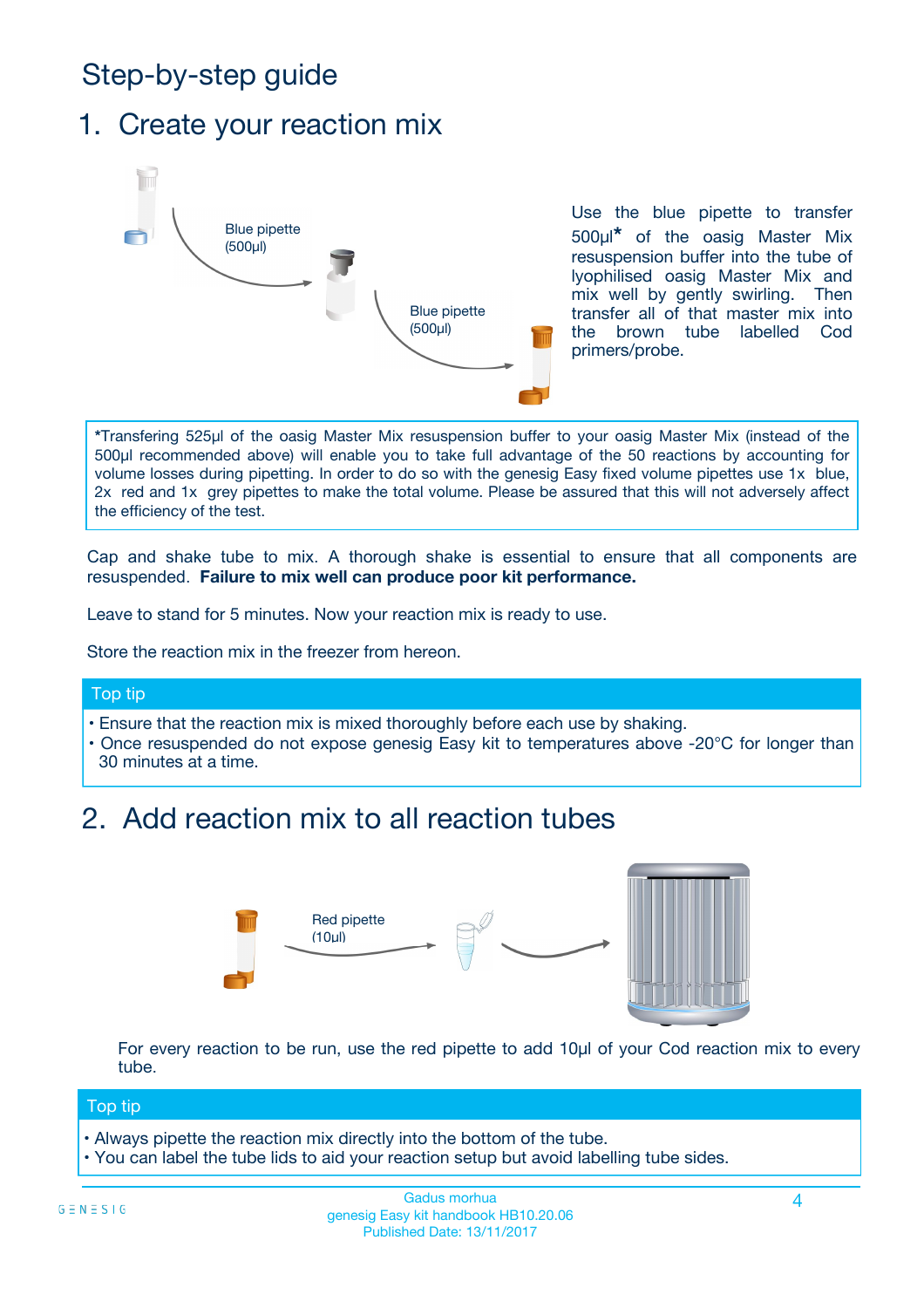# 3. Negative control



For each test you will require a negative control. Instead of DNA, water is used. This sample should prove negative thus proving that all of your positive samples really are positive.

To create a negative control reaction simply use the red pipette to add 10µl of the water to the required reaction tubes. Close these tubes after adding the water.

Because some genesig kit targets are common in the environment you may occasionally see a "late" signal in the negative control. The q16 software will take this into account accordingly.

#### Top tip

**•** Always add the water to the side of the tube to reduce the introduction of bubbles.

### 4. Set up a test



For each sample you wish to analyse, use the red pipette to add 10µl of your DNA sample to the required reaction tubes. Close these tubes after adding the sample. Always change pipette tips between samples.

#### Top tip

**•** Always add the DNA sample to the side of the tube to reduce the introduction of bubbles.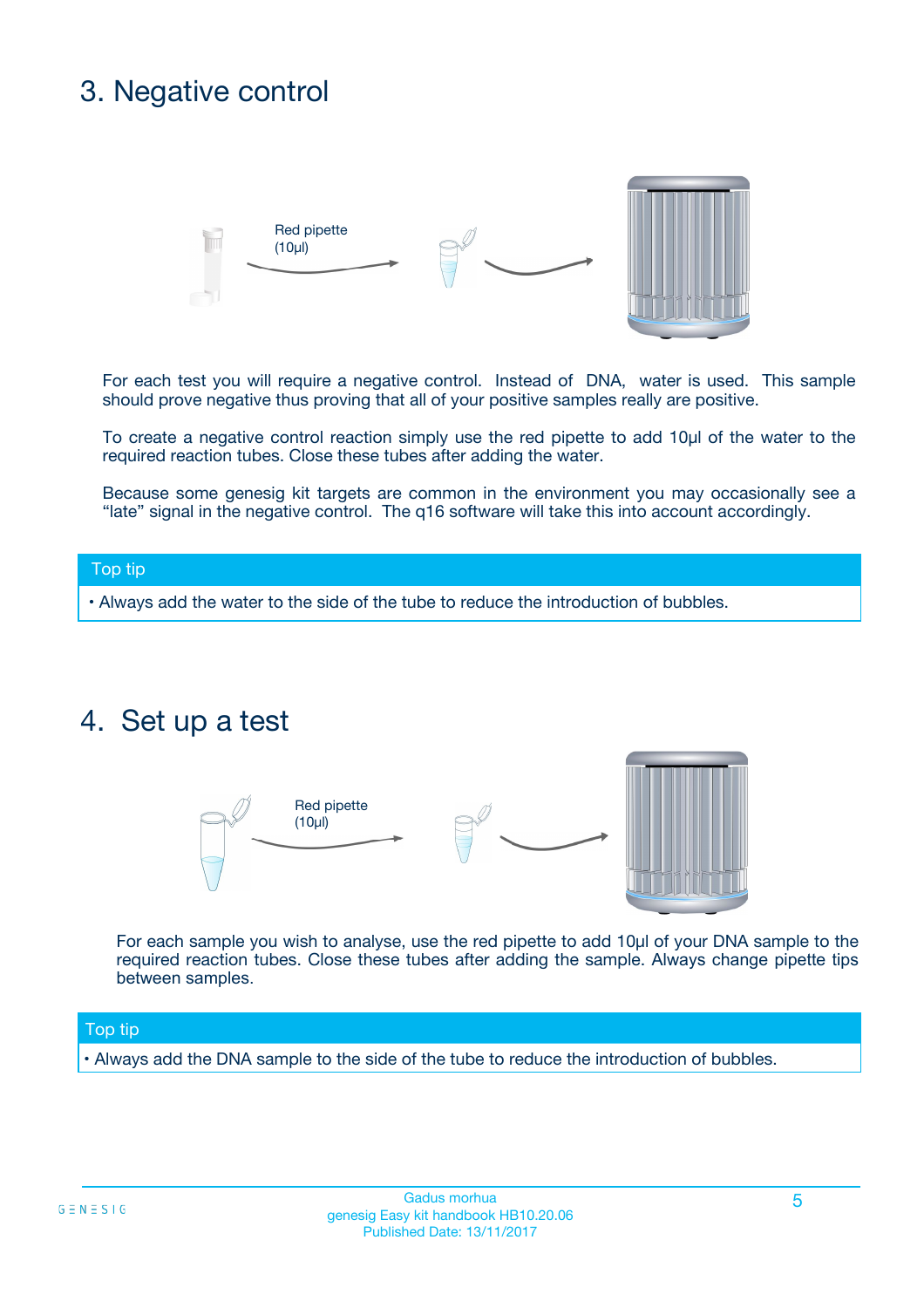# 5. Positive control



Use the white pipette to transfer 200µl of template preparation buffer into the positive control template tube. Cap and shake tube to mix.

Each time you run a test you will require a positive control. This is a small portion of DNA from your species of interest. It serves two purposes:

1. It will always test positive so it shows that everything is working as it should be.

2. The q16 software knows how much DNA is present in the positive control. It uses this information to internally calibrate every test. This is essential to give accurate information about the percentage of DNA in your sample that is from your species of interest.

To create a positive control reaction, simply use 10µl of the positive control instead of your DNA sample.



Take great care when setting up your positive control. The positive control template has the potential to give you a false positive signal in your other samples. Set positive controls up last after all other sample tubes are closed. Always change pipette tips between samples. You may even choose to set up positive controls in a separate room.

#### Top tip

**•** Always add the positive control to the side of the tube to reduce the introduction of bubbles.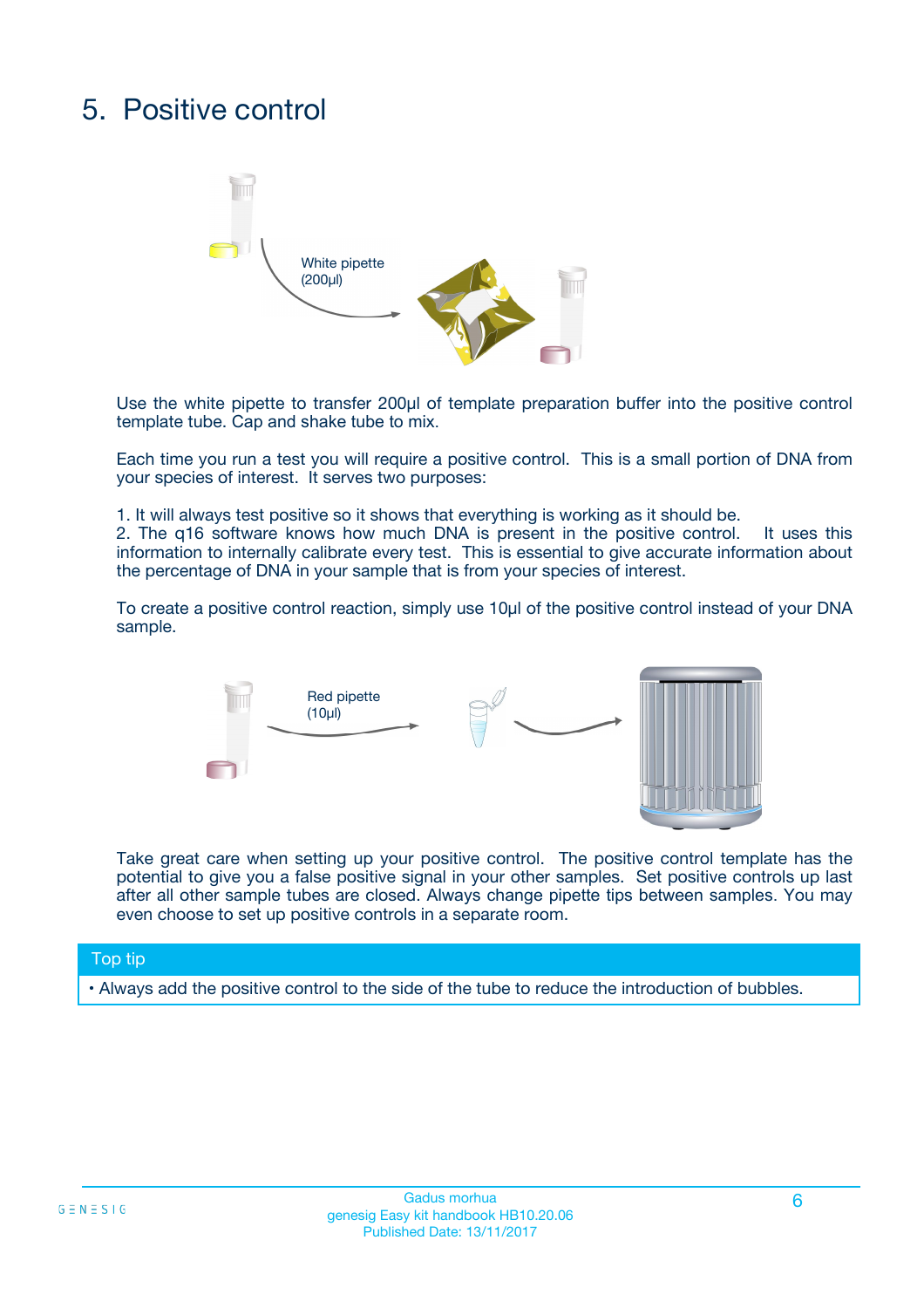# 6. Running the test

Place the tubes into the correct positions in your q16 as defined by the software, this may include positioning of empty tubes to ensure that the q16 lid is balanced. The run can then be started.

|                                    | genesig q16 PCR software - 1.2                                                    |                                     |                              |                                   | $\Box$<br>$\Sigma$           |
|------------------------------------|-----------------------------------------------------------------------------------|-------------------------------------|------------------------------|-----------------------------------|------------------------------|
|                                    | <b>Open Experiments:</b><br>Unsaved (New Experiment 2<br>$\overline{\phantom{a}}$ | <b>E</b> Open<br>Save<br>$\Box$ New | Save As                      | <b>C</b> Close<br>& Configuration | $G \equiv N \equiv S \mid G$ |
| Stages:                            | Setup<br><b>Results</b>                                                           |                                     |                              |                                   |                              |
| <b>Notes</b>                       |                                                                                   | <b>Samples</b>                      |                              | <b>Tests</b>                      |                              |
|                                    | <b>Name and Details</b>                                                           | Color<br>Name                       | Note                         | Color<br>Name                     | Note                         |
|                                    | New Experiment 2017-10-26 11:06                                                   | Sample 1                            | 유                            | Test <sub>1</sub>                 | ÷                            |
|                                    | Kit type: genesig® Easy Target Detection kit                                      | Sample 2                            |                              |                                   |                              |
|                                    | Instrument Id.:                                                                   | Sample 3                            | $\qquad \qquad \blacksquare$ |                                   | $\qquad \qquad \blacksquare$ |
|                                    | <b>Run Completion Time:</b>                                                       | Sample 4                            |                              |                                   |                              |
| <b>Notes</b>                       | $\blacktriangle$                                                                  | Sample 5                            | ♠<br>÷                       |                                   | 41<br>€                      |
| <b>Well Contents</b>               | $\overline{\mathbf{v}}$                                                           |                                     |                              | <b>Run</b>                        |                              |
| Pos.                               | <b>Test</b>                                                                       | Sample                              |                              | <b>Run Status</b>                 |                              |
| 1                                  | Test 1                                                                            | <b>Negative Control</b>             | $\blacktriangle$             |                                   |                              |
| $\overline{2}$                     | Test 1                                                                            | <b>Positive Control</b>             |                              |                                   |                              |
| 3                                  | Test 1                                                                            | Sample 1                            |                              | Show full log                     |                              |
|                                    | Test 1                                                                            | Sample 2                            |                              |                                   |                              |
|                                    |                                                                                   | Sample 3                            |                              | <b>Run Control</b>                |                              |
|                                    | Test 1                                                                            |                                     |                              |                                   |                              |
|                                    | Test 1                                                                            | Sample 4                            |                              |                                   |                              |
|                                    | Test 1                                                                            | Sample 5                            |                              |                                   |                              |
| 4<br>5<br>6<br>$\overline{7}$<br>8 |                                                                                   |                                     | $\overline{\mathbf{v}}$      | Abort Run                         | $\triangleright$ Start Run   |

#### Top tip

- Before loading tubes into the q16, check for bubbles! Flick the bottom of the tubes to remove any bubbles that may have formed during the test setup.
- Apply centrifugal force with a sharp wrist action to ensure all solution is at the bottom of the reaction tube.
- When repeating a test you can use a previous file as a template by clicking 'open' then selecting File name > Files of Type > Experiment file as template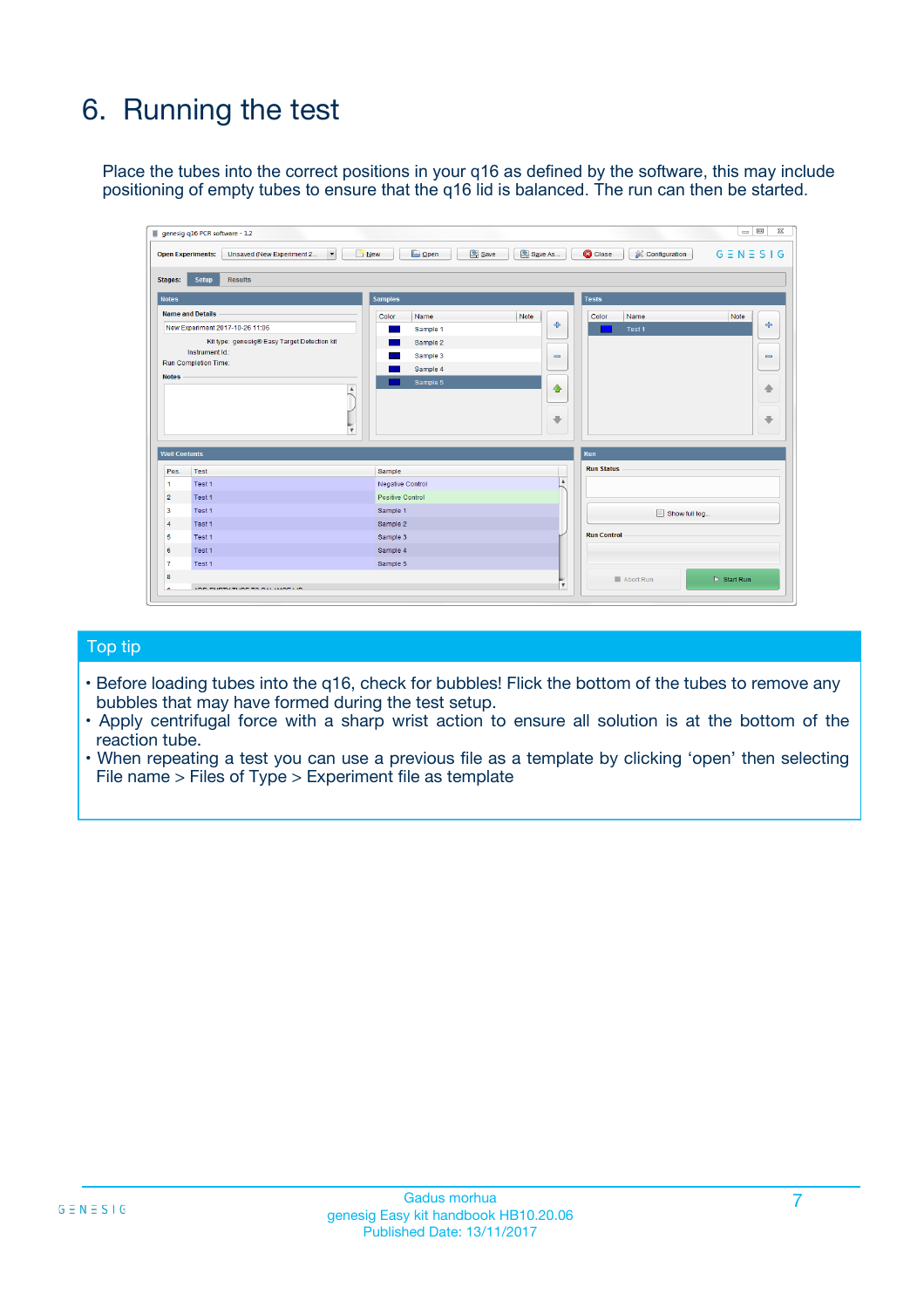### What do my results mean?

Analysis of your data is carried out automatically by the genesig q16. The following information is designed to help you fully understand a result or to troubleshoot:

### "Positive"

#### **Explanation**

Your sample has produced a positive result. Your target of interest is present and you can use the reported percentage.

### "Negative"

#### **Explanation**

Your sample has produced a negative result. The target is not present in your sample.

### "Test contaminated"

#### **Explanation**

The Negative Control should be completely free of any DNA. If you see this error message it means that at some point during the setup, the Negative Control has been contaminated with DNA and has given a positive signal. This contamination has invalidated the test. The Positive Control and your test samples are both possible sources of contaminating DNA. The genesig q16 reaction tubes from previous runs will also contain very high amounts of DNA so it is important that these are carefully disposed of after the run is completed and NEVER OPENED. It may be the case that your kits have become contaminated which will lead to the same problem occurring repeatedly.

#### **Solutions**

1. Clean your working area using a commercial DNA remover solution to ensure the area is DNA free at the start of your run and re-run the test

2. If the problem persists then the kit has become contaminated and it will have to be discarded and replaced with a new kit. When you open the new kit, run a simple test to show that changing the kit has solved the problem. Prepare a test which includes only the Positive Control, the Negative Control and one 'mock sample'. For the 'mock sample' add water instead of any sample DNA. The result for the Negative Control and the mock sample should be negative indicating that contamination is no longer present.

#### **Preventive action**

An ideal lab set-up has a 'Clean area' where the test reagents are prepared and a 'sample area' where DNA samples and the Positive Control template are handled. The best workflow involves setting up all the test components (excluding the positive control template) in the clean area and then moving the tests to the sample area for sample and Positive Control addition. If this method is followed then the kit components are always kept away from possible sources of contamination. For extra security the Negative Control can be completely prepared and sealed in the clean area. All work areas should be decontaminated regularly with DNA remover.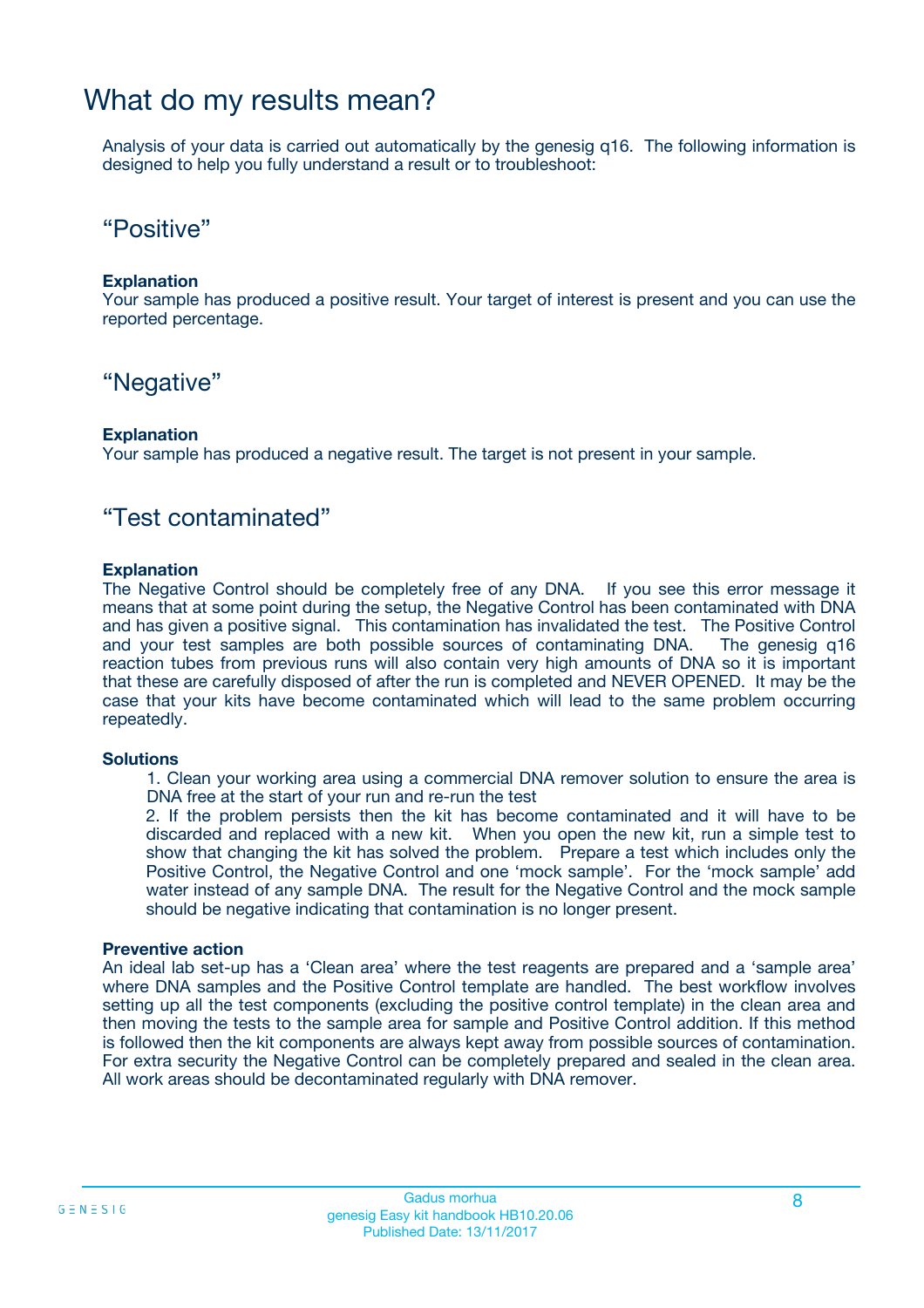#### **Explanation - If positive control has failed**

The test has failed because the Positive Control has not worked. The Positive Control is present to show that all aspects of the test are working correctly together. When this control test fails, the test as a whole is invalidated. This finding indicates that a problem has occurred in the reaction set-up part of the experiment and has nothing to do with sample preparation.

#### **Solutions**

- 1. Check the entire workflow and test set-up to look for any user errors, then repeat the test e.g. have the right colour pipettes and solutions been used with the correct tubes?
- 2. Ensure the positive and negative controls are inserted into the correct wells of your q16.

3. A component of the test may have 'gone off' due to handing errors, incorrect storage or exceeding the shelf life. When you open a new kit, run a simple test to show that changing the kit has solved the problem. Prepare a test which includes only the Positive Control, the Negative Control and one 'mock sample'. For the 'mock sample' add internal control template instead of any sample DNA. If the Positive Control works, the mock sample will now be called as a negative result.

#### **Explanation - If positive control has passed**

The test has failed because the sample is not suitable for qPCR testing. This particular sample has failed because it contains one or more factors that are inhibitory to PCR. This has compromised accuracy and precision of the quantitative reporting, resulting in a reported speciation percentage greater than 100%.

#### **Solutions**

- 1. Dilute the extracted sample 1:10 in water to "dilute out" the PCR inhibitors.
- 2. Check the sample preparation protocol to look for any user errors, then repeat.

3. PCR inhibitors can result from overloading the DNA/RNA sample preparation protocol with too much starting material. Try reducing the amount of starting material (by a factor of 2) then repeat.

### "Positive result lower than test sensitivity"

#### **Explanation**

The test is positive so if you are only interested in obtaining a 'present or absent' answer for your sample then your result is reliable. However, if the calculated percentage falls outside the accurate range for the test the exact percentage cannot accurately be calculated. Nonetheless a semi-quantitative result can be reported based on the "% sensitivity" column. e.g. If the "% sensitivity" is reported at "1%" then the sample can be reported as "positive test with less than 1% presence of species of interest". If you require more accurate information for your sample then proceed with the solutions below.

#### **Solutions**

1. A higher quality of sample containing more DNA will yield a more sensitive test. Try increasing the concentration of sample that is added to the Sample Prep Solutions stage during the extraction.

2. If you cannot increase the amount of sample, check the sample preparation protocol to look for any user errors then repeat.

3. Poor quality samples can result from overloading the sample preparation protocol with too much starting material. Try reducing the amount of starting material then repeat.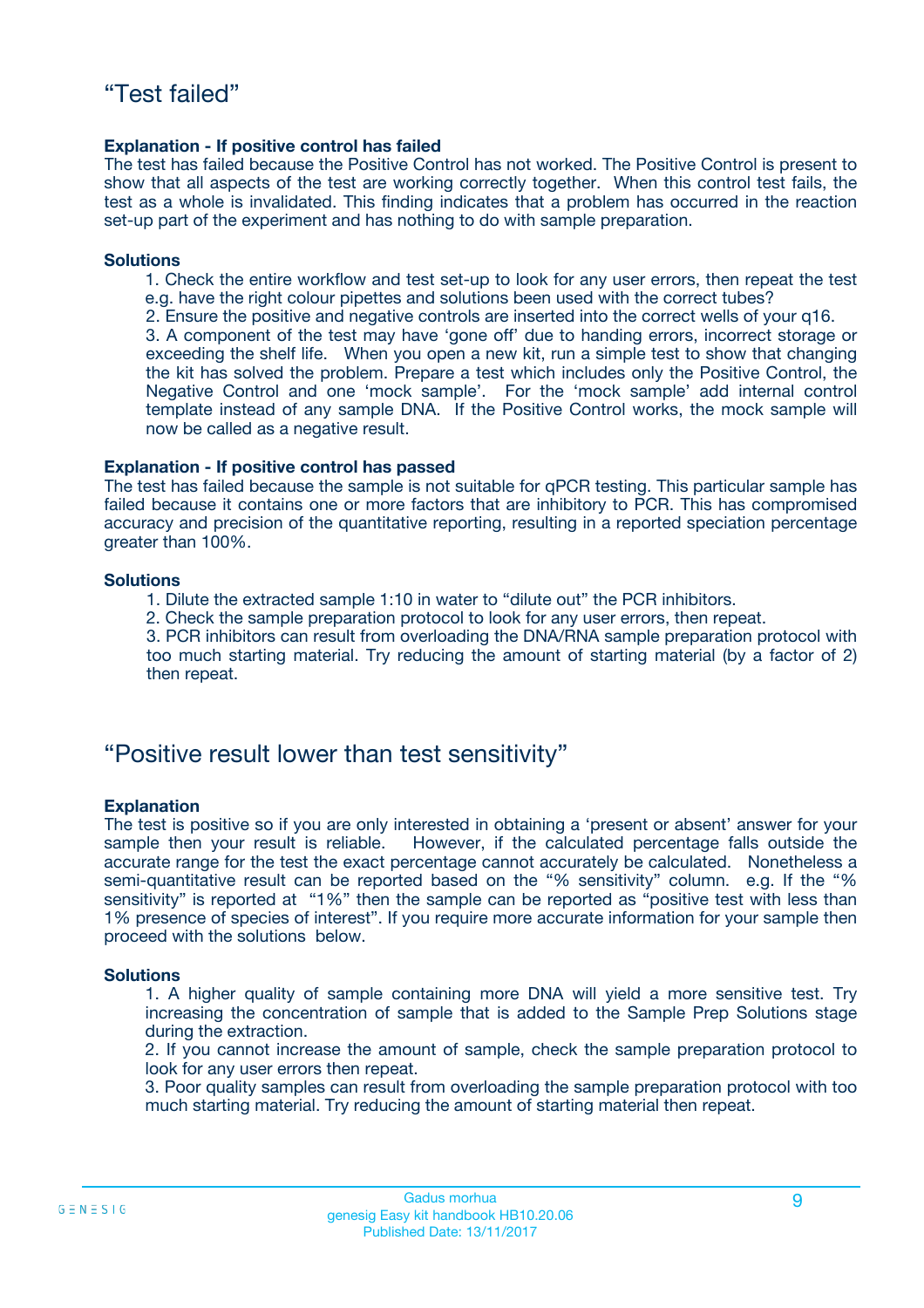### "Test failed and is contaminated"

#### **Explanation**

The Positive Control is indicating test failure, and the Negative Control is indicating test contamination. Please read the "Test Failed" and "Test contamination" sections of this technical support handbook for a further explanation.

#### **Solution**

1. For appropriate solutions, read both the "Test failed" and "Test contaminated" sections of this handbook.

### "Low level of universal target DNA"

#### **Explanation**

The test has failed because either the sample quality or quantity was too low. This has been identified by the universal target and may be caused by the sample having been compromised or a low amount of the universal target being present in the starting material. In either case the sample will not be fit for analysis.

#### **Solutions**

1. Try increasing the amount of sample that is added to the Sample Prep Solution stage during the extraction.

2. If you cannot increase the amount of sample, check the sample preparation protocol to look for any user errors then repeat.

3. Poor quality samples can result from overloading the sample preparation protocol with too much starting material. Try reducing the amount of starting material then repeat.

### "Positive - Caution, low level of universal target DNA"

#### **Explanation**

The test is positive so if you are only interested in obtaining a 'present or absent' answer for your sample then your result is reliable. However, the quantification has failed because either the sample quality or quantity was too low. The signal produced by the universal target acts as an endogenous control, identifying the quantity of DNA in the sample form which the species percentage is calculated. In this case the total level of DNA was not high enough. This will occur if the sample quality has been compromised or if a low amount of universal target was present in the starting material.

#### **Solutions**

For appropriate solutions read the "Low level of universal target DNA" section of this handbook.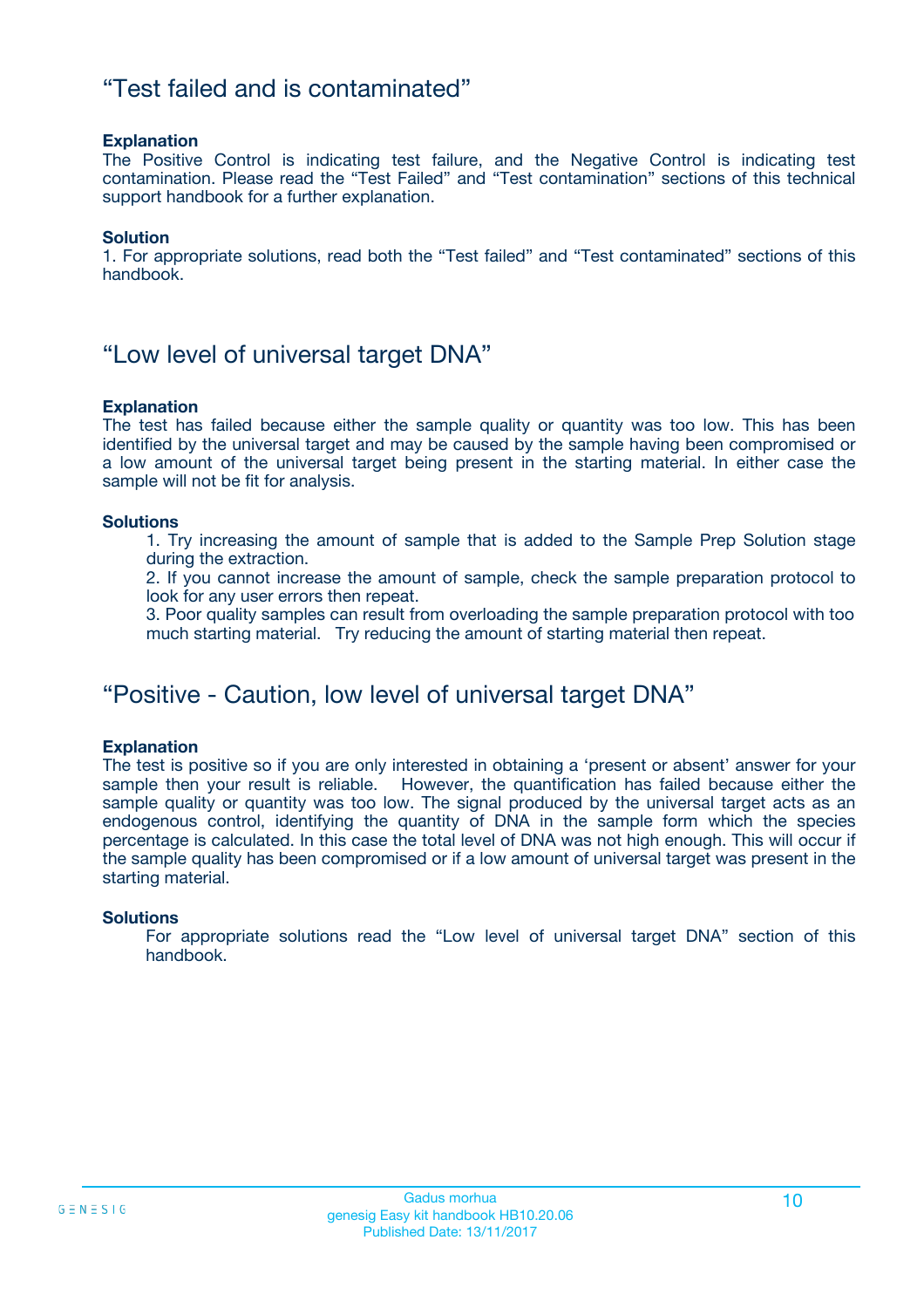# Speciation by qPCR

This kit provides a method for detecting Gadus morhua mitochondrial DNA that may be present in a food sample. The kit is based on the PCR amplification of a unique species specific tag present in the mitochondrial genome of that species. The mitochondrial genome is an ideal target since it has been sequenced for many different species. This allows comprehensive bioinformatics analysis followed by careful design to ensure specific detection of the desired species whilst excluding detection of other related species. Furthermore, since there are multiple copies of each mitochondrial genome within each cell, the detection sensitivity for this kit is up to 100 times greater than that of a test which targets a single copy locus within the nuclear DNA genome.

The test works by detecting the level of DNA present from the animal of interest and then compares that to the total level of animal DNA in the sample.

If testing a non-animal sample the genesig Easy AnimalFINDER kits will be more appropriate as they do not require the detection of the universal meat/fish endogenous control.

### **Sensitivity**

Under optimal conditions, the kit provides exceptional sensitivity and will detect adulterated foodstuffs. Detection of less than 0.1% adulteration is possible.

The sensitivity depends on the quality of the DNA sample that you use. Greater sensitivity is possible with higher levels of good quality DNA. The genesig q16 will automatically assess the DNA quality and report on the sensitivity of each test on a case-by-case basis.

### **Specificity**

The kit is designed to specifically detect Cod species that are relevant to the food industry and to give negative detection on other possible animal species.

This kit may also detect Gadus chalcogrammus (Walleye Pollock).

If you have a query about the detection status of a specific species or sub-species please enquire: enquiry@primerdesign.co.uk